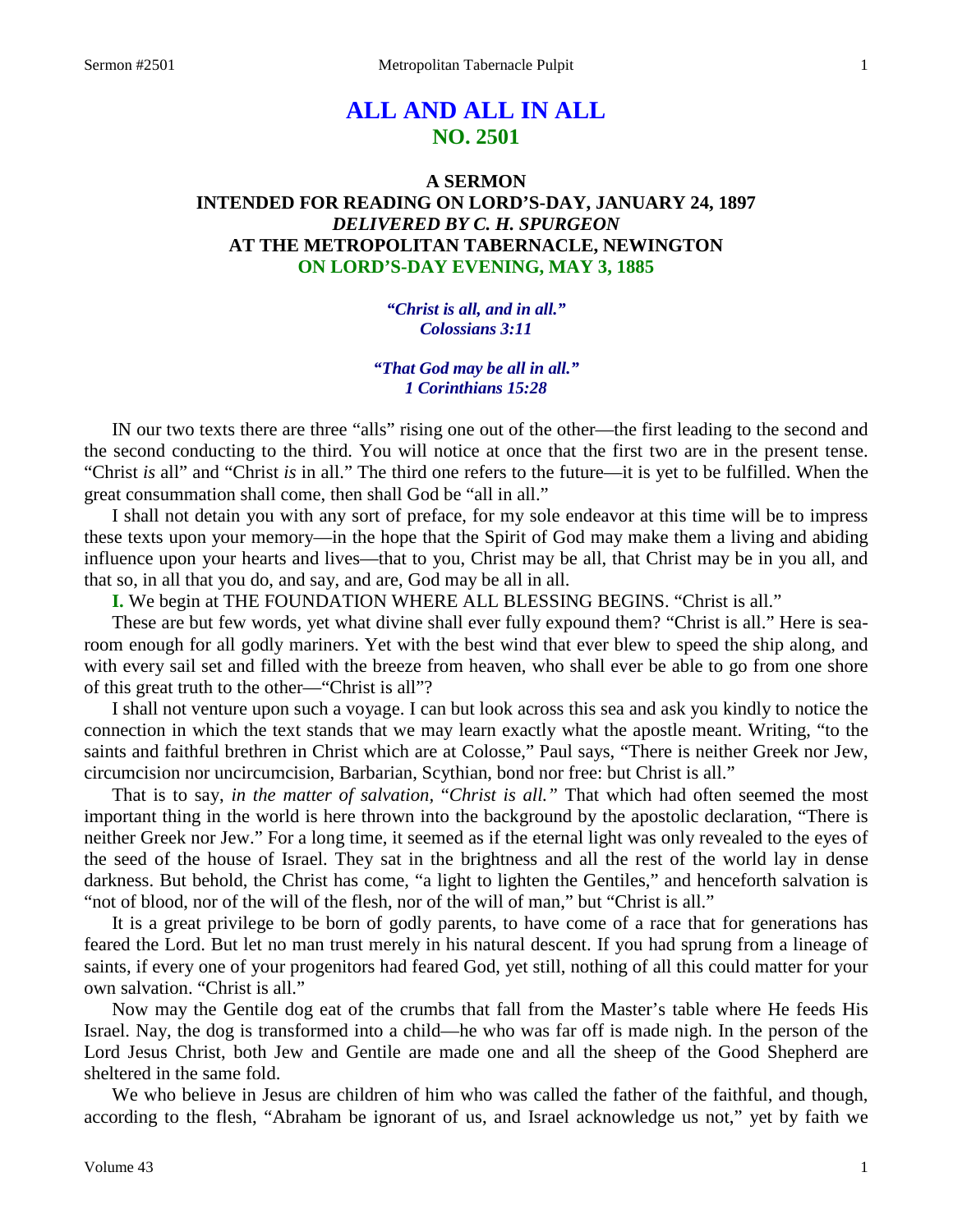become the spiritual seed of the great father of all believers. As he believed in a son being born according to God's promise, and in a seed to which the covenant promises were given, even so do we. And entering into union with Christ Jesus, that blessed Son of the promise, we become joint-heirs with Him, "heirs of God, and joint-heirs with Christ." You see, then, dear friends, that it is not race, or pedigree, or descent that saves the soul, but that "Christ is all."

Then Paul goes on to say, "There is neither circumcision nor uncircumcision," from which I gather that *there is nothing in outward ceremonies which can save.* Everything is still of Christ—"Christ is all." That circumcision in the flesh was ordained of God and it was the mark of the seed that He had chosen. It was not, therefore lightly to be spoken of.

But now, "we are the circumcision, which worship God in the Spirit, and rejoice in Christ Jesus, and have no confidence in the flesh." At this day, even the ancient divine ordinance is put in the background, for "Christ is all." So is it with every other ordinance, whether ordained of God or of man. It must never be placed in the front, as if it were the means of salvation.

I say to you who may have been sprinkled, or to you who may have been immersed—to you who may bow at your altars, or to you who may come to the communion table—I do not place all these rites on a level, certainly, for some are of God and some are not, but I do place them all on a par in this respect—that they enter not into the essence of our salvation.

And I say to all of you, "These things cannot save you, for 'Christ is all.'" Be you who you may, and do you what you may, you shall not be saved because of your natural birth, nor because of any supposed holy acts that you may perform, neither shall you be saved by any transactions that may be the work of a human priest. You must have Christ as your Savior and you must rest in Him alone, or you cannot be saved. He is the one foundation and "other foundation can no man lay than that is laid, which is Jesus Christ," for "Christ is all." The Lord Jesus Christ sums up everything that ordinances can possibly mean, and all that pedigree and descent can possibly bring—and He is infinitely more than all of them.

Read on in this epistle and you will find that, as race and ceremonialism are both put into the background, so also is *culture*. "There is neither Barbarian nor Scythian, but Christ is all." Of course it was for many reasons much better to be a Roman citizen than to be a rude barbarian, and it is much better now to be a civilized man than an untutored Indian of the Wild West.

But so far as vital godliness and the soul's salvation are concerned, there is no difference. The simplest and most illiterate, upon believing in Jesus Christ, shall find that "Christ is all." And the most learned and most fully instructed, if they bring any of their learning and their culture, and put it side by side with Christ as a ground of trust, shall sorrowfully discover that none of those things can be placed on an equality with Him, but that "Christ is all."

I rejoice, brethren, in this truth. If the Gospel of Christ were something eclectic which could only be received by a superior few, what a poor prospect there would be for the great mass of people among whom we dwell! If the Gospel of Christ were a matter so deep and profound that it could not be understood except by years of educated thought, where would they be this day lying upon the bed of sickness, expecting soon to stand before God, who have never had any culture, and perhaps can scarcely read the letters of a boy's schoolbook?

Blessed be God, we have a remedy for sin's sickness which the Great Physician understands. And if He is well-acquainted with it, it matters not whether the patient fully comprehends it or not! Blessed be God, the effect of Christ's medicine does not depend upon the degree in which we can realize how it acts, but if we receive it by faith, if it penetrates into the heart, if it takes possession of the affections, it will work in us that wondrous change by which we shall be delivered from the love of sin, and saved both from its condemnation and its power.

Thank God for a simple Gospel! Blessed be His name that "Christ is all"! If, by the teaching of the Holy Spirit, you have learnt that Christ died for the ungodly, if you know that He is the Son of God and the one great propitiation for sin, and if you accept Him as such, you have that which has delivered you from going down into the pit, for God has found a ransom even for you.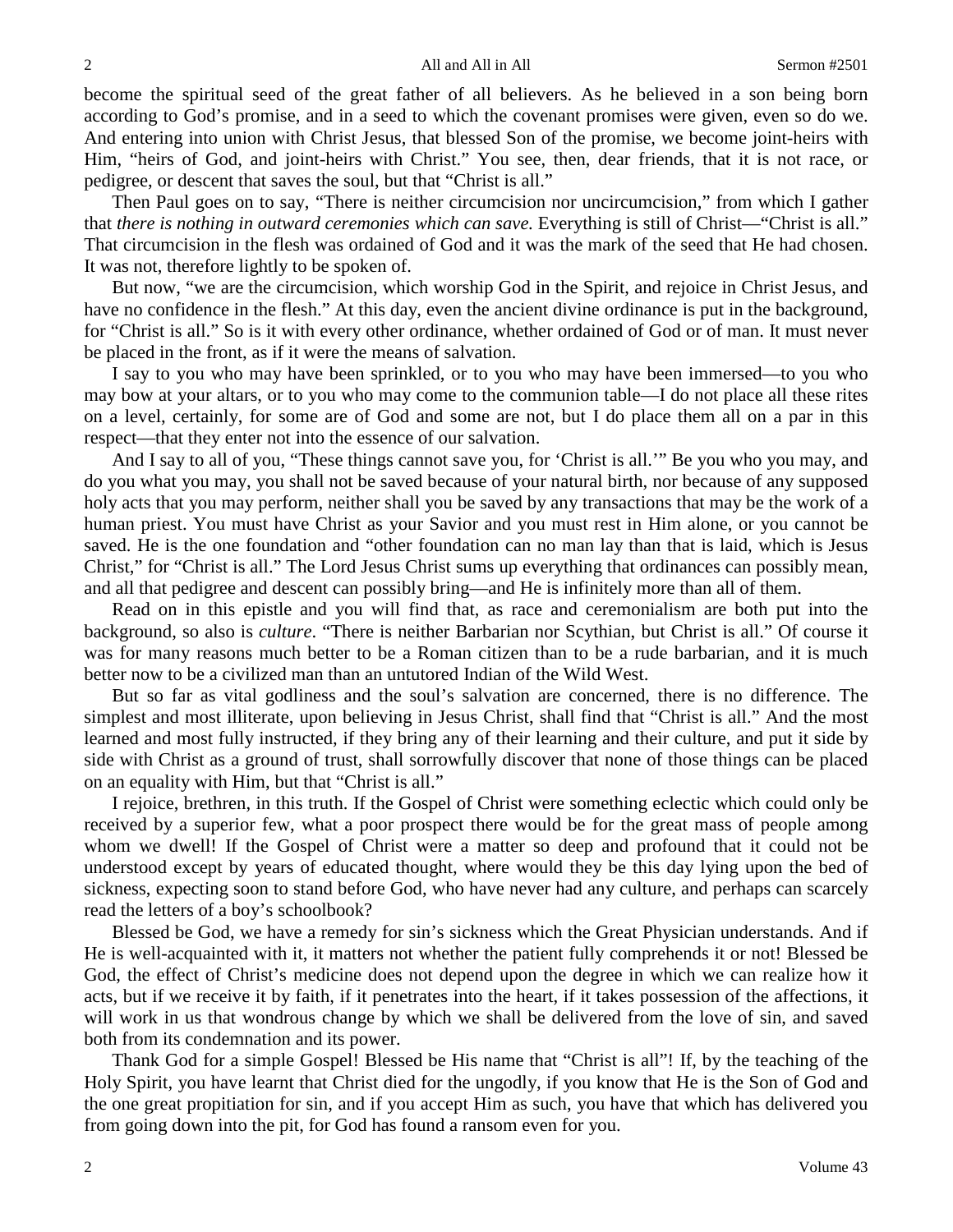Once more. By this expression, Paul means us to understand that *all conditions and position of men in this life are put on a level before Christ,* for He adds, "There is neither bond nor free; but Christ is all." When the Gospel of Jesus Christ came into the world, it contemplated the saving of bondmen as well as of freemen.

Of course, there was a great distinction between being bond or free, and the apostle wrote, "If thou mayest be made free, use it rather," but as to the real power of God's grace, there was no distinction between the noblest citizen of Rome and the poor slave who wore an iron collar and was fastened, like a dog, at his master's gate. Christ's grace could enter into the heart of the servile, as well as into the heart of the noble—and could work alike in each.

Now, hear you, sirs. It is well that you should be industrious, that you should be thrifty, and that you should make your way in the world. But this is not the way to eternal life. What though you should work till your finger ends were raw? What if you labor during the livelong day and night, and stint yourselves of needed sustenance, that you may hoard up gold and silver? With all this, you cannot buy salvation or be an inch nearer to it. "Christ is all."

And if you lie penniless upon a workhouse bed, there is that in Christ which can save you. If you beg your meat from door to door, yet shall you not stand at a disadvantage with this great and blessed Gospel, for it comes freely to you with this message, and as it asks of you no learning, so it asks of you no wealth, no rank, and no position—for, from first to last—"Christ is all."

Thus have I taken the words in their connection and they are full of important teaching. Remember that they mean just this—that *to the man who is saved, Christ is all his trust.* Our healing lies in His stripes. Our life lies in His death. Our pardon lies in His having suffered the punishment due to us. Our eternal life is in the fact that He once died for us and that He now lives to make intercession for us. "Christ is all." You must not add anything to Christ as your ground of confidence, but just lean the weight of your sin, and your sorrow, and your necessity, and your desires, wholly and entirely upon Him who lives to stand for you before God. Christ, then, is all our trust.

And as for our belief, *Christ is all our creed.* What He has taught us personally and by His Holy Spirit through the epistles—what He gives us in His Word—this is what we believe, and nothing else. The Bible and the Bible alone is the religion of a Christian. "Christ is all"—and all the truth that there is in this Book is in Him. This revelation of the Word of God is the selfsame revelation as that which is made in the Christ Himself, who is the true Logos, the Word of God. "Christ is all" as our creed.

And further, *Christ is all as our example.* You may safely do what He did and you may not do what He would not have done. You may judge of the right or wrong of everything by this question—What would Jesus Christ do in these circumstances? You may know thus what you should do. And what you cannot suppose He would have thought of doing, you must not venture to do, for "Christ is all." He draws a ring around us and we must not go outside that circumference. He is the atmosphere in which we are to live. He is about us. He is above us. He is beneath us. He is within us. He is everywhere, and to us, if we be Christians, "Christ is all."

There is the foundation of all our faith and hope—and I want you who preach and you who teach the children always to keep to this one truth—that "Christ is all." Many other things have a measure of instruction in them, but Christ is all that is necessary. If you want to save men, if you truly wish to elevate men, if you desire still further to exalt them to the very highest degree of which human nature is capable, remember that "Christ is all" as your lever, and in Him is your fulcrum, and in Him is the power to use the lever. "Christ is all."

You need not go abroad for anything, for "ye are complete in him." The ship is furnished from stem to stern in Him. The house, from its foundation to its rooftree, is all complete in Him. "Christ is all." Oh, to know Him! Oh, to have Him as our own! Oh, to live wholly upon Him! Oh, to grow like Him and ever to keep before our mind's eyes this great truth that "Christ is all"!

**II.** Now we are going a step farther to consider the second part of our first text—"Christ is all, *and in all.*" This is a matter of experience and it reveals to us HOW THE WORK OF GRACE PROCEEDS.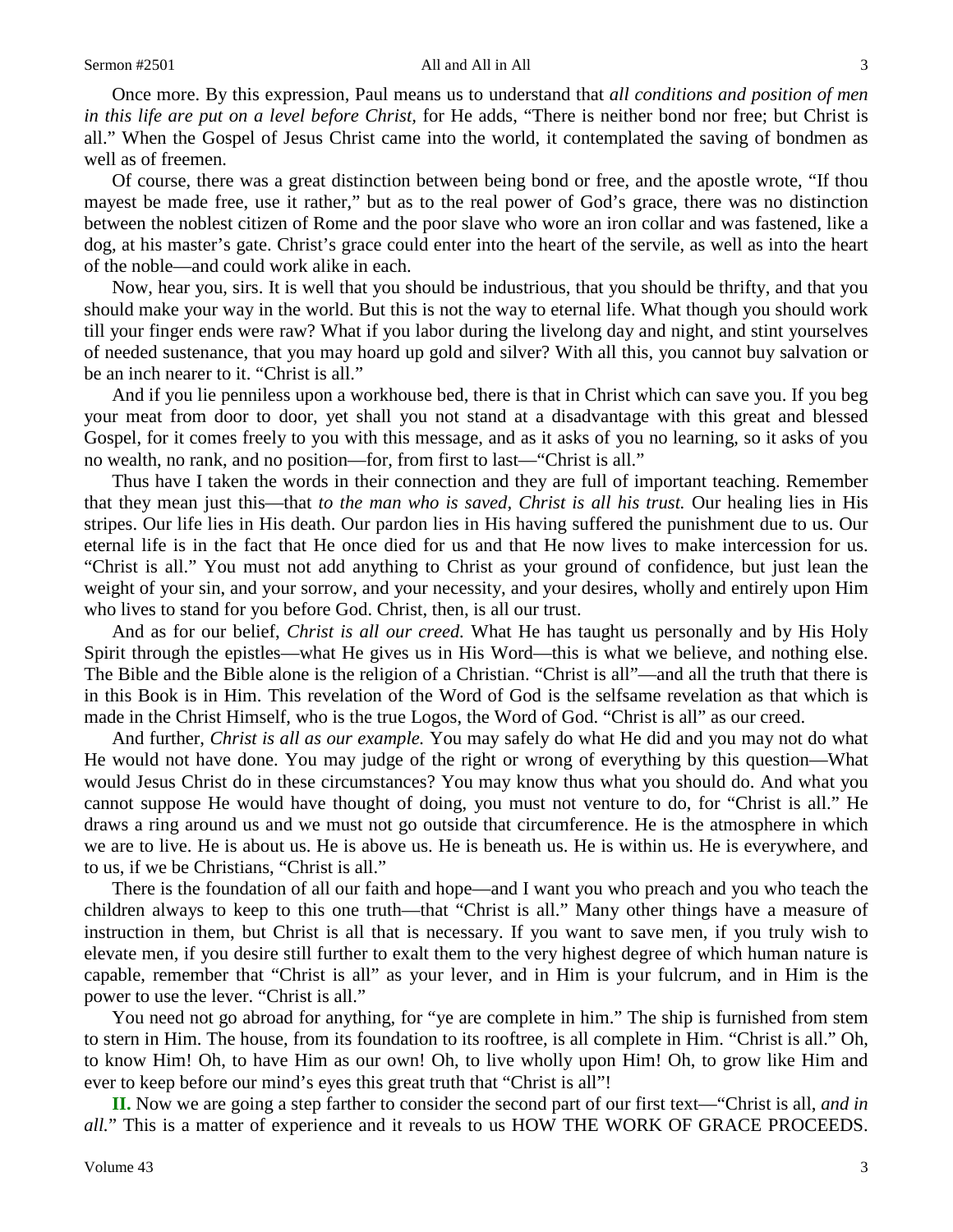Christ is in all His people, this gracious possession is the work of the Spirit of God, by whose means Christ is formed in us, the hope of glory.

To my mind it is a very beautiful thing that the Lord Jesus Christ, when He comes into the soul, does *not annihilate any part of the personality*, but shines in each separate being, for He is not only all, but He is in all His people. There is, for instance, the Greek—the "Gentile"—shall be the word. Very well, the grace of God does not turn the Gentile into a Jew. He remains a Gentile, but Christ is in him and therefore he is made into a new creature.

There have been some beautiful specimens of holiness and grace found in many of the Gentile nations dwelling in the islands of the sea, or among all sorts and conditions of men scattered up and down the world—and Christ has shone gloriously in them. Then comes the Jew. When he is saved, Christ is in him. The apostles of Jesus were mostly, at least, of that race, and many later believers have been of the seed of Abraham. But Christ has been in them and He has gloriously displayed Himself in them. The Lord Jesus Christ, dwelling in the Jew, leaves him still a member of the house of Abraham, but through the presence of the Lord Jesus within him, how wondrously his whole character is exalted!

Then you have the man who is circumcised and the man who is uncircumcised—and in each of these, if he be saved, Christ dwells. And each one therefore lives according to his light, and his knowledge, and his standing.

Christ enters into the barbarian, and though in certain natural respects he remains to a large extent what he was before, yet as soon as Christ enters into him, all of his barbarism that is sinful disappears. He still retains the free spirit of the child of the wilderness or the son of the woods, but how grandly has Christ displayed Himself in such men as he is!

The personal piety of a Red Indian, or of an African freshly taken from the wilds of the Dark Continent, has been as brilliant and as beautiful—certainly as fresh, and bright, and clear, and striking as the piety of the most educated of the Caucasian race. Whether he is barbarian or Scythian, if Christ is formed in him, the hope of glory, it is only another form of the same exquisite beauty.

It is always a pity when our missionaries try to make other nations into English people. If we have pride enough to think so, we may regard ourselves as the model for others to imitate, but it would be a great pity if we should be such a model that every native of India must copy the Englishman.

I like the worship of our Black friends in Jamaica and in the Southern States of America, with its delightful simplicity, its vivacity—ay, and I venture to say, even its grotesqueness. And I would not have a black man begin slavishly to imitate the white man. Let him continue to be a black man and let Christ shine in the black man's face right gloriously.

Ay, let a man be a brown man, or a yellow man, or a red man, or whatever color God made him, the more he keeps to his own nationality and reflects the glory of Christ from that angle, the more will Christ's Gospel triumph and the more will Christ Himself be honored.

The apostle adds, as we have already noticed, "Neither bond nor free, but Christ is all and in all." May the day speedily come when there shall not be a bondsman under heaven. But in those days of the worst of all slavery, the Christian slaves were among the most brilliant gems in the Redeemer's diadem. Oh, what brave deeds they did for the Crucified One! I should think that it was harder to be a Christian freeman, in those days, than to be a Christian slave.

But whether bond or free, whether the man took his place in the Forum among the senators, or his lot was cast yonder amongst the slaves—in either case, if Christ was in him—the light shone gloriously from Him and God was magnified thereby. Christ is all, and Christ is in all His people, each one remaining the same in His individuality, but Christ shining in each one.

I must again refer you to the connection of our text and ask you to read in the ninth and tenth verses, where Paul says, "Ye have put off the old man with his deeds; and have put on the new man, which is renewed in knowledge after the image of him that created him*."* You recollect that Adam was made in the image of God and that he lost that image by his sin.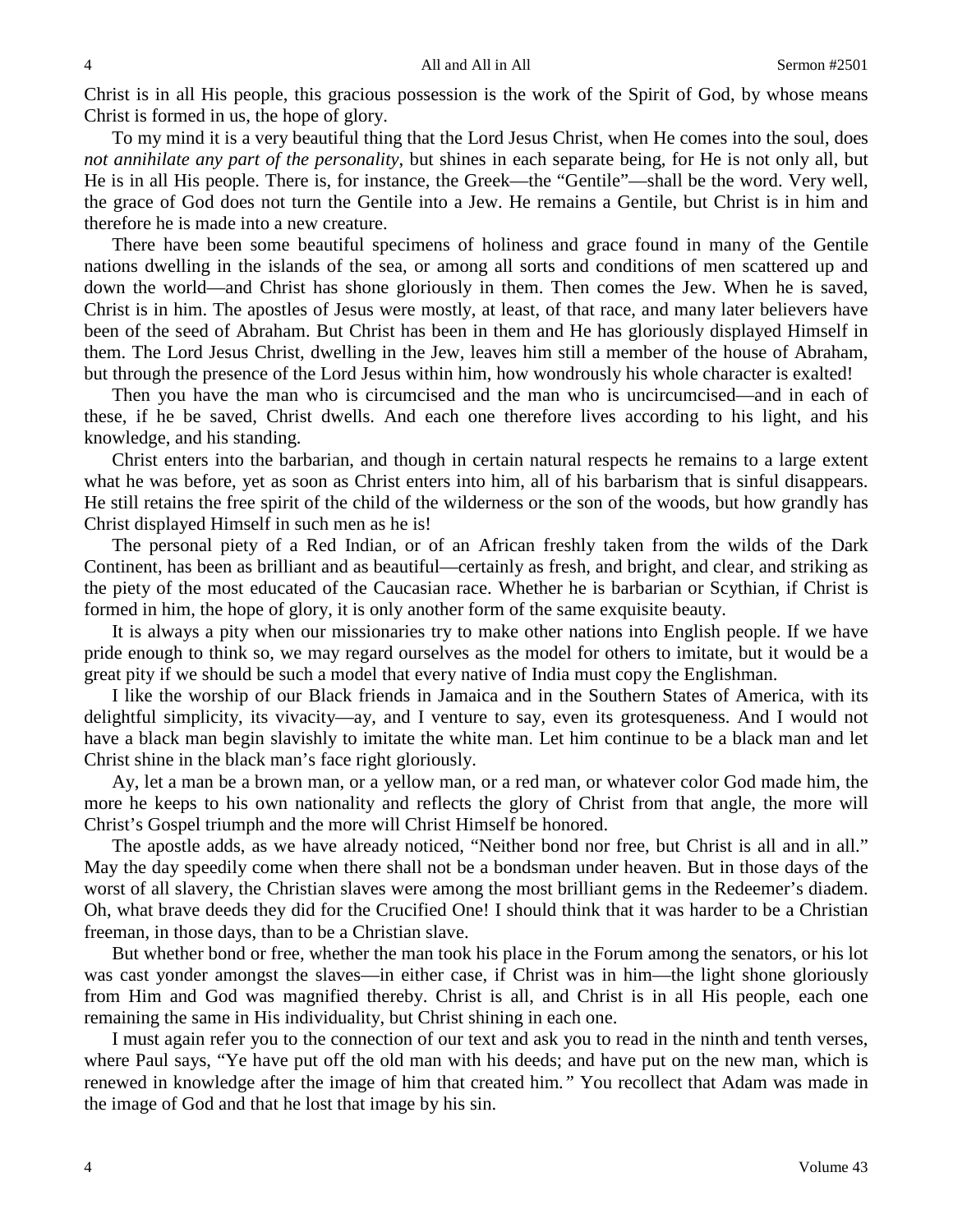## Sermon #2501 **All and All in All 5**

But when Christ enters into a man and he is created anew in Christ Jesus, then *he receives afresh the image of God.* The image of God is Christ Jesus*,* for He is the express image of His Father's glory. He that has seen Christ has seen the Father, and inasmuch as Christ enters into all believers and makes them like Himself, the image of God is thereby restored in all believers.

So, note again that because Christ dwells in him, *every believer becomes a copy of Christ.* Read the thirteenth verse—"Forbearing one another, and forgiving one another, if any man have a quarrel against any: even as Christ forgave you, so also do ye." Is not that beautiful—Christ in every believer—that Christ the image of God, and that Christian the image of Christ, so that, just as Jesus freely forgave, so does every Christian freely forgive.

Do you find it difficult to forgive one who has wronged you? Then you will find it difficult to get to heaven. If you cannot enter heaven unless you are like Christ, how can you be like Christ unless you can freely forgive? This seems a grand opportunity for you to stand on the same platform with Christ and in some respect to do the works of Christ when, having been slighted, ungratefully treated, misrepresented, slandered, and injured, you can say, "I as freely forgive you as the Lord Jesus Christ forgave me." This is the token and evidence that Christ is in you—when you become imitators of Christ as dear children.

It is a remarkable fact, as I have often said to you, that, although our Lord Jesus Christ is more perfect than any other example—indeed, the only perfect example—yet it is more easy to imitate Christ than it is to imitate some of the best of His people. That is curious, but it is a fact. I know a brother whom I greatly admire, an eminent Christian—I would not mention my own name in the same day with his, he lives so near to God and is such a truly gracious man—yet I could not imitate him. It is quite impossible that my nature should ever become exactly like his.

Another brother, whom I used to know—he is now with God—was equally good, but he was as different from the other good man as anyone could be, they were as opposite as the poles in their temperament and behavior. The first brother I mentioned is solid, calm, quiet, unexcitable, and I should think that he very seldom laughs, and that even then, he does not know that he has done it.

My other friend used sometimes literally to roar with laughter. He was full of earnest love for the souls of men and God blessed him greatly in his service. He had a merry vein and a humorous spirit and I was more at home with him than I was with the first one. Yet the Lord Jesus Christ is far more easy to imitate than either of my two friends, for sometimes I am so depressed that I cannot show all the cheerfulness of the one. And at other times, having such a humorous vein in my nature, I should be hypocritical and unnatural if I suppressed it, and always acted as if I were as solemn as death itself.

But in the case of our Lord Jesus Christ, albeit that there is never any mention of laughter, yet there were ripples of holy pleasantry in His life and in His character though He was "a man of sorrows and acquainted with grief." He is more of a man than the best of other men, and more imitable, though altogether inimitable, than those who can be imitated and perhaps can even be excelled.

What is more, Christ in each one of these believers *creates them all into one body.* Read the fourteenth and fifteenth verses—"And above all these things put on love, which is the bond of perfectness. And let the peace of God rule in your hearts, to which also you are called in one body; and be you thankful."

The same life is in all believers—in you and in me—well, then, we are one. The same life is in ten thousand Christians—then they also are all one. If the same life quickens them and they live under the same influences, and they act according to the same rule, then are they one and Christ becomes the glorious Head of a body which He renders glorious by quickening it with His own indwelling.

I like to think of this blessed truth—Christ in all believers creating them into one body—this is the beginning of true unity. Here, for instance, is a man who says that he is baptized as I am, but if he has not the life of God within him, I cannot get on with him. Whatever he may call himself—I am not in union with him.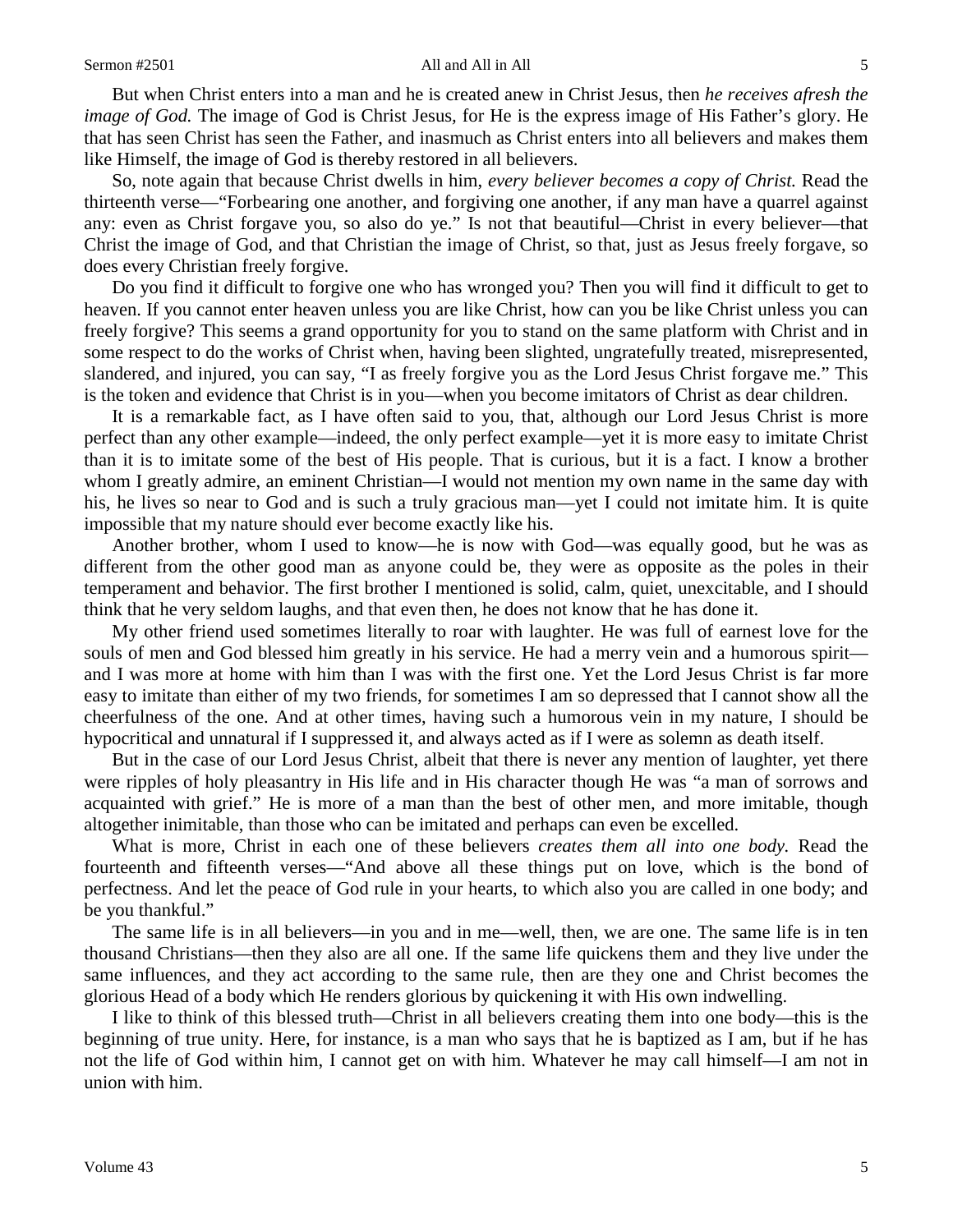There, perhaps, comes a Methodist, and we begin to talk about the Lord Jesus Christ, and I find that he loves Him with all his heart, and I know that I do, though I wish that I loved Him more, and we two get on together directly—we feel that we are one in Christ because of the one life which quickens us.

Do you not feel it to be so? Have you not been reading a book, sometimes, and said to yourself, "Oh, what a blessed book this is! How full of the divine life"? Yes, and after you have read it, you have been surprised to find that the person who wrote it was a Romanist—for there are many books of that kind or the writer was a member of some church that, in many respects, lies in very dangerous error. You say to yourself, "I do not care where this man lived, or what he did, I am one with him as far as he is one with Christ."

The one common feeling of union to Christ and Christ being in us makes us feel that we are one with each other. Wherever there is, as Augustine used to say, "*aliquid Christi*"*—*"anything of Christ"—there our love must go forth, we cannot help it. Christ in you all makes you into one body and unites you together in a mysterious and unique manner. There is not a parallel to it anywhere else—it gives such a living, loving, abiding, undeniable unity that, even if you wish to forget it, you cannot. If the man is in Christ, you must love him, do what you may, for you are one body with him.

Such is this manifestation of Christ in His people, that it leads, further, to *the offering of one oblation.* Read the sixteenth verse—"Let the word of Christ dwell in you richly in all wisdom; teaching and admonishing one another in psalms and hymns and spiritual songs, singing with grace in your hearts to the Lord."

Yes, all God's people love God's Word. They all find a great sweetness in "psalms and hymns and spiritual songs," they all delight to sing praises unto the Most High. Montgomery truly wrote,—

## *"The saints in prayer appear as one,"*

but it is equally true that the saints in praise appear as one, and the saints in love to the Word of God appear as one, because Christ, being in them, and Christ being one, they are knit to one another. Oh, how blessed it is for us to have Christ in us!

And lastly upon this point, all that I have said leads up to eac*h one acting to the glory of one name*, for if Christ be in you, the seventeenth verse is true of you—"Whatsoever you do in word or deed, do all in the name of the Lord Jesus, giving thanks to God and the Father by him." What a life to lead—Christ taking such entire possession of a man that everything he does, he does as if Christ Himself were doing it, because he does it in Christ's name and by Christ's power!

As Paul wrote to the Corinthians, "Whether therefore ye eat, or drink, or whatsoever ye do, do all to the glory of God," so that it shall no longer be yourselves that do it, but Christ that dwells in you. This shall sanctify the most common actions of everyday life and make the whole of the Christian's career to be sublime, so that, while he treads the earth beneath his feet literally, he is also doing it spiritually*—*and all the while his conversation is in heaven.

I must just linger one minute here. You all agreed with me when I spoke about Christ being all, you understood clearly that He is the only ground of our hope. Can you also go with me in this part of my subject—Christ is in all His people? Is Christ formed in *you,* the hope of glory? Do you know anything about an indwelling Christ? Verily I say unto you, the Christ on the cross will never save you unless there be also Christ within you. It is the Christ on the cross in whom we trust, but the outcome of that trust is that He is born in our hearts. His power comes from His love, His grace, His truth, Himself—and we live because He lives in us.

Do you understand this? If you do not, I pray God that you may, for unless Christ is in you, you know what the apostle says—"Examine yourselves, whether ye be in the faith; prove your own selves. Know ye not your own selves, how that Jesus Christ is in you, except ye be reprobate?" If you are disapproved of God, Christ is not in you. If Christ is not in you, you are disapproved of God. But if He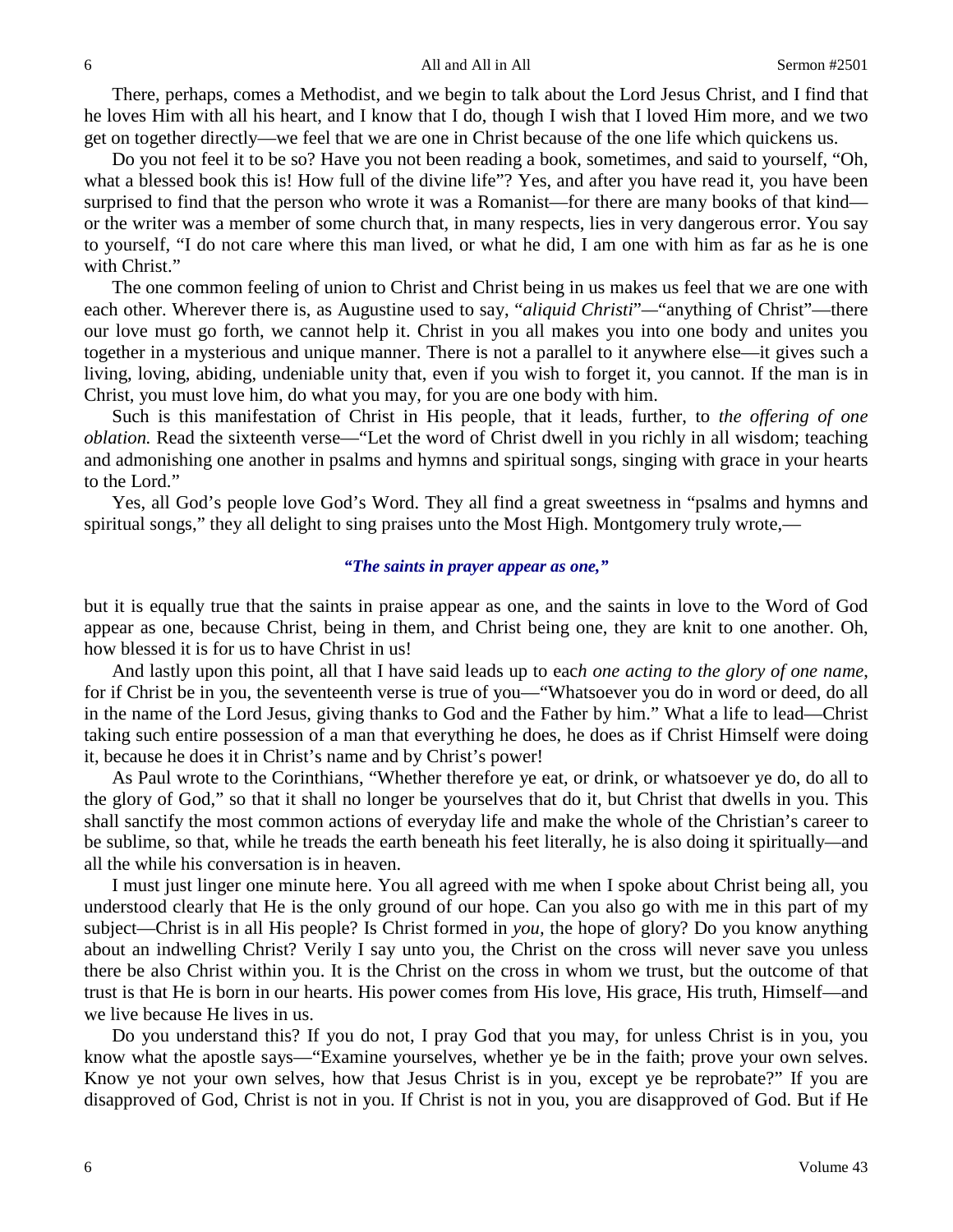## Sermon #2501 All and All in All  $\alpha$  All and All in All  $\alpha$

lives in you, you are "accepted in the beloved" and that life of yours shall never die out, but you shall by and by, behold your Savior's face in the kingdom of His glory.

Brethren, we are not what we ought to be, we are not what we want to be, we are not what we shall be. But we are something very different from what we used to be. The change in us is as great as in that blind man who said, "One thing I know, that, whereas I was blind, now I see." The change is not merely external, but it is vital.

The Lord has taken away the heart of stone out of our flesh and given us back the heart of flesh which belonged to man in his unfallen nature—and then upon this heart of flesh He has also wrought wondrously, making it sentient to spiritual influences which once did not affect it, and writing upon the fleshy tablets of that renewed heart His perfect law.

Glory be to the name of JEHOVAH, a notable miracle has been performed upon us, a miracle so marvelous that it is comparable to the resurrection from the dead, and in some respects it even surpasses the wonders of creation itself. We shall tell this story in the streets of the New Jerusalem and we shall draw around us attentive crowds as we narrate our experience and tell the tale of the sin which ruined us, and of the mercy which reclaimed us.

Thus have we gone up the second stave of this golden ladder. First, "Christ is all." Next, "Christ is in all."

**III.** Now kindly turn back in your Bibles to our other text—the first epistle to the Corinthians, fifteenth chapter, and twenty-eighth verse—"That God may be all in all." First, Christ is all. Next, Christ is in all His people, but THE CONSUMMATION, the top-stone of all is "that God may be all in all."

The passage in which this text stands seems to be a very difficult one to understand. The common meaning that is given to it, by nearly every interpreter I have ever met with, I do not believe or accept. It seems to a great many to be taught here that there is to come a time, called "the end," when the Lord Jesus Christ, having conquered all His enemies, is to resign His position, abdicate His throne, and cease to be King, "that God may be all in all."

Let us read the connection of the passage—"For as in Adam all die, even so in Christ shall all be made alive. But every man in his own order: Christ the first fruits; afterward they that are Christ's at his coming. Then cometh the end, when he shall have delivered up the kingdom to God, even the Father; when he shall have put down all rule and all authority and power. For he must reign, till he hath put all enemies under his feet. The last enemy that shall be destroyed is death. For he hath put all things under his feet. But when he saith all things are put under him, it is manifest that he is excepted, which did put all things under him. And when all things shall be subdued unto him, then shall the Son also himself be subject unto him that put all things under him, that God may be all in all."

The general meaning given to these words is that there is to be a time when the mediatorial kingdom of Christ will come to an end of itself and He will deliver up the kingdom to God, ceasing Himself to be King. I can only say that if this is the teaching of this text, it is not taught anywhere else in the whole Bible—nobody can find any parallel passage to it or anything like it. Neither do I believe that it is taught in the Bible at all—neither here nor anywhere else. And I can say that for this reason that I cannot see that there is to be any end whatever to the mediatorial kingdom of Christ.

You perceive that *it is the Son who is to be subject to the Father*, but it is of the Son that we read in the first chapter of the epistle to the Hebrews, "Unto the Son he saith, Thy throne, O God, is for ever and ever," where the Father, manifestly speaking to the Son, in His complex person, declares that His throne is to be forever and ever.

Brethren, in the day when the Christ shall have overcome all His enemies and death itself shall be destroyed, there will be no abolition of His mediatorial kingdom. There still stands in the Scriptures this promise of our Lord Jesus Christ—"To him that overcometh will I grant to sit with me in my throne, even as I also overcame, and am set down with my Father in his throne." Does that mean that we are to have a temporary reign with a temporary Christ—a brief rule with a short-lived Monarch? I do not believe it.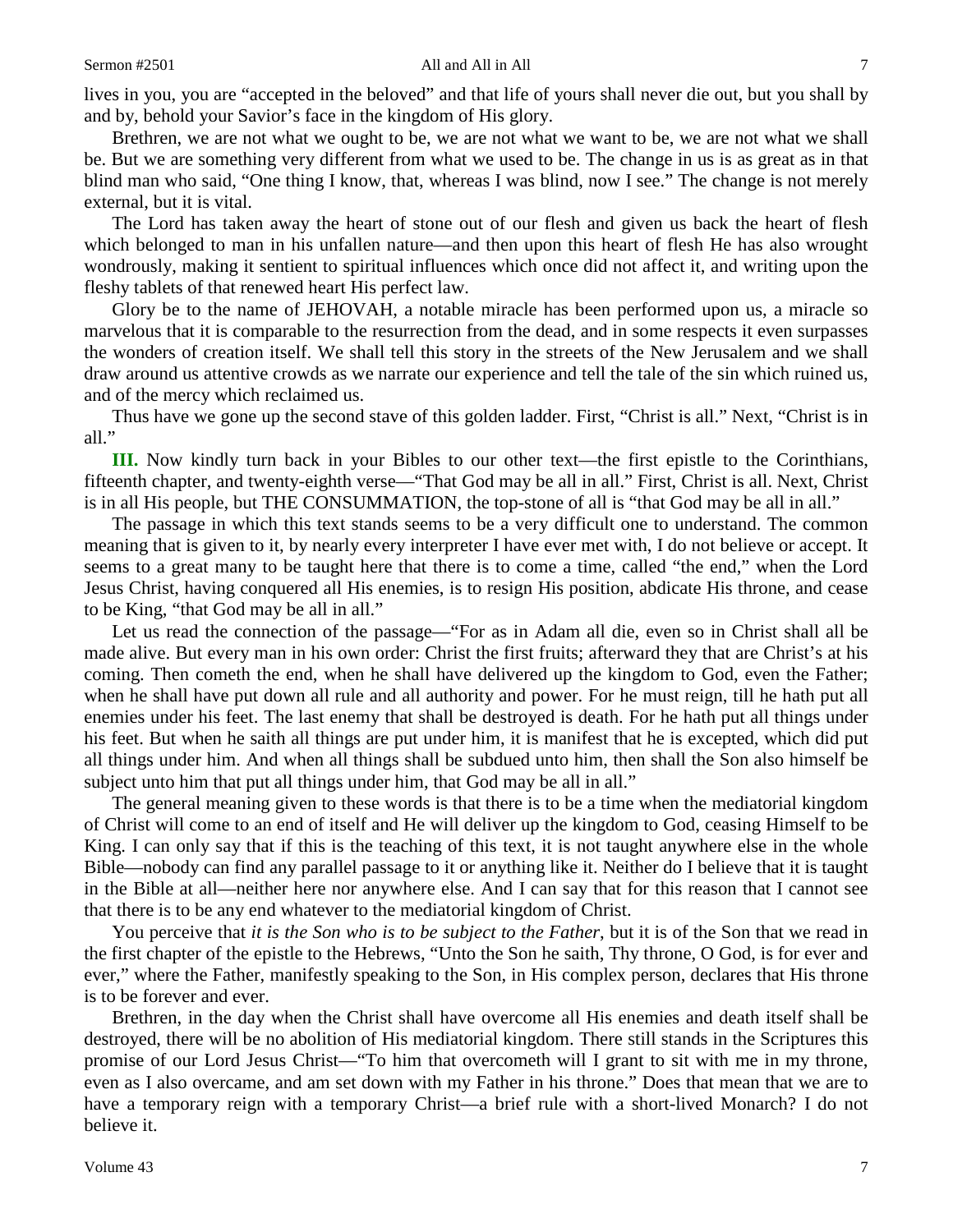*Moreover, the priesthood enters into the mediatorial office most eminently*, yet "the LORD sware and will not repent, Thou art a priest for ever after the order of Melchisedec." If the priesthood is to continue forever—and Melchisedec was king as well as priest—then the kingdom of Christ is to continue, world without end.

Moreover, in the Book of the Revelation—not to mention the almost innumerable passages to the same effect—we find that when the kingdoms of this world become the kingdoms of our Lord, it is added, "*and of his Christ; and he shall reign for ever and ever.*" When the kingdoms are brought back, they will be the kingdoms of our God and of His Christ.

Then we read of *"*the throne of God and of the Lamb." And when all kingdoms are subdued and the Lord God Omnipotent reigns, then we are told to expect the announcement, "The marriage of the Lamb is come, and his wife hath made herself ready." What does all this mean but a continuance of that dispensation in which the Christ, the Son of man, as the Son of God, shall be still at the head of His people, still their Priest, and still their King, and still reigning? And that is exactly what this passage says, if you will kindly look at it again, and dismiss all previous prejudices from your minds.

The fact is our Lord Jesus Christ has performed and is still performing, *a work which will end in putting everything into its proper order.* Now, the proper order, according to the first epistle to the Corinthians, the eleventh chapter, and the third verse, is this—"I would have you know that the head of every man is Christ; and the head of the woman is the man; and the head of Christ is God."

This is how it stands—the woman with the man for her head, the man with Christ for his Head—and Christ with God for His Head. Such is the Scriptural order—an order which has been disturbed all through except with regard to the Father and the Son, for God has ever been the Head of Christ. Now, Christ has come into the world to restore that right order from the bottom right up to the top. And it is to be so restored, first, by Christ becoming the Head of men—when He shall have put down all His enemies under His feet, and when He shall have put down all rule and all authority and power, "for he must reign, till he hath put all enemies under His feet. The last enemy that shall be destroyed is death."

Christ is come into the world that all the evil that is in the world should be subdued, and He will drive it out of the world yet. There shall remain no power that shall dare revolt against the majesty of heaven. Over the whole surface of this globe, beneath the new heavens and on the new earth, there shall yet be the kingdom established of which Jesus Christ shall be the supreme Head and over which He shall reign forever, King of kings and Lord of lords. The Lord hasten it in His own time!

Well, and what then?" asks one. "Does it not say that He is to deliver up the kingdom to God, even the Father, and to be subject to the Father?" Exactly so. Supposing that India had been in revolt against our Queen and that a Viceroy had been sent there, and that he had warred against all the rebellious tribes and kingdoms, and they had all been conquered. He telegraphs to the Queen, "Your Majesty's empire is at your feet." Does he therefore cease to be Viceroy? Not necessarily in the least degree. He may still remain as ruler there and yet have delivered up the kingdom. I believe that to be the meaning of this passage—that Christ has so conquered the kingdom that it is all God's.

But what does it mean when it says that *then* shall the Son also be subject unto the Father? It means that He is subject now, and that even then He will continue to be subject to the Father, that is all. It cannot mean that at a certain time Christ will *become* subject to God, because He has been so ever since that day of His glorious humiliation when, for His people's redemption, he took upon Himself the form of a servant—and that condition is not to cease. He is still to be the Representative of God even when He shall have put down all power and all authority under His feet, and when God has put all things under His feet.

It is manifest that He that did put all things under Him is not Himself under Him. And it is clear, from the text, that even then God shall be the Head of Christ. I do not know whether you catch my thought yet, but it is just this—all evil subdued, all the saints having Christ dwelling in them, Christ the Head of all these saints, and then God as God still, all the more surely and securely supreme over all things—for the Head of Christ is God and God is all in all.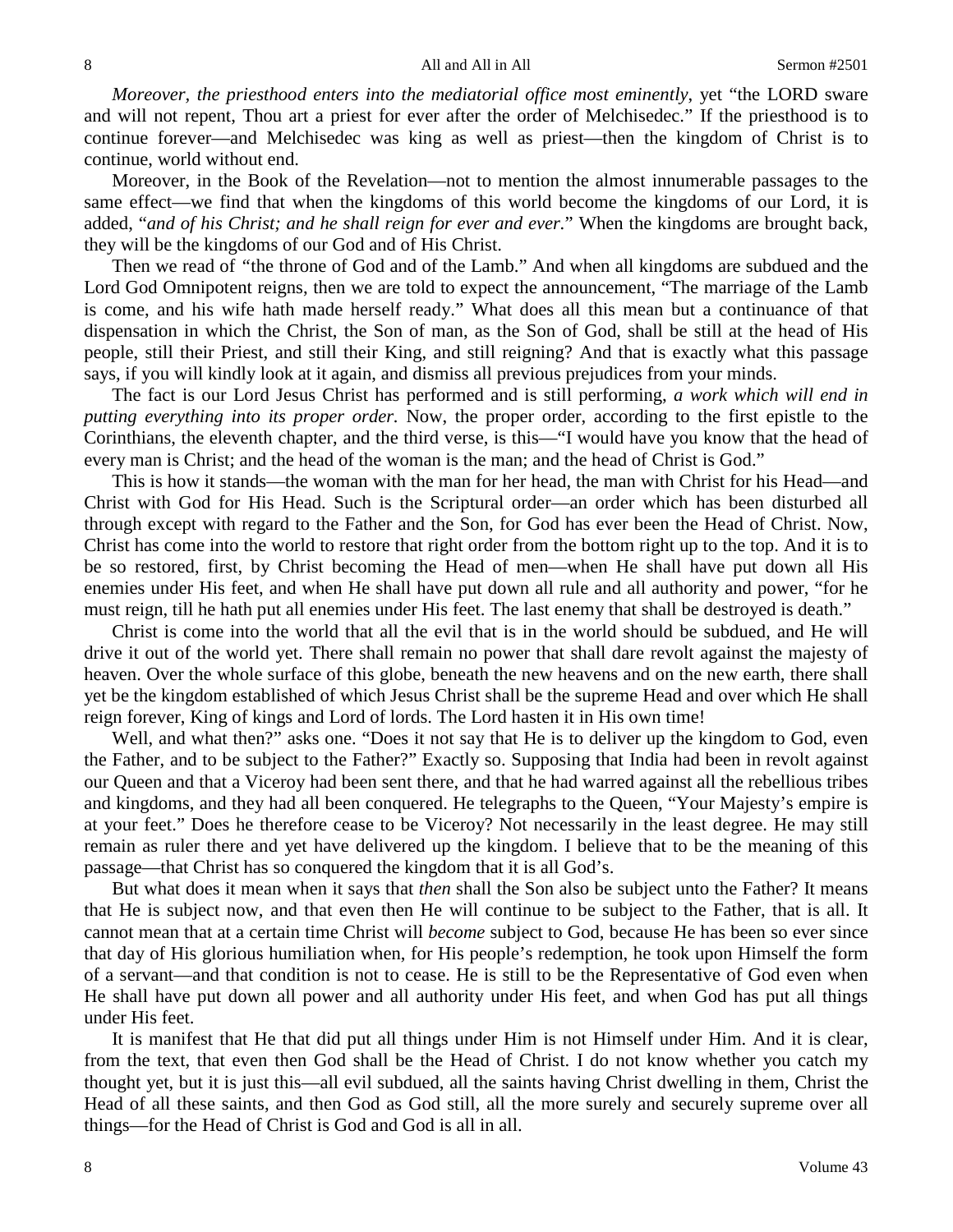## Sermon #2501 All and All in All 9

The conclusion of the whole matter is this, that every day this should be the great consummation to be kept in view, "that God may be all in all." For this, the heroic labors of the Son of man here on earth. For this, His cruel death. For this, His rising again. For this, His grasping of the mediatorial scepter. For this, His ruling in providence. For this, His management of the world's affairs. For this, His second coming and the glory of His saints.

All this, while it continues to bring glory to Him, has been done in subjection to His great Father's will. He has accomplished it all as the Father's Representative and Messenger, sent by Him to do it and then, when it is all done, and He shall reign forever and ever, even then the Son Himself shall continue in that position in which He put Himself long, long ago, "that God may be all in all." Then will the whole universe, restored and brought back to its proper place, be ordered according to the eternal covenant arrangement.

And the practical outcome of it all is this. I want you, beloved friends, so to live as to be persuaded that it will be so one day, that God shall be all in all—that there shall come a time when we before the throne of God shall stand, God in us all, and everything in us of God, when all His elect, all His redeemed, all to whom Christ is all, and all in whom Christ is, shall only know God as their all in all.

God all in their very existence. God their all in every hymn. God their all in every pulsing of their joy. God their all in every hope. God their all in every memory. God all to them and God in all of them to the very full—all redeemed, all delivered from the power of sin, all quickened into the divine and God-like life, all summed up in Christ, Christ comprehending them all, and then Christ Himself Head over all things to His church, standing and giving unto God the glory forever and ever, that the Father may be all in all.

I see no abdication of a throne here. I see not even a change of dispensation and I do not believe in any. But as surely as God lives, our King lives, and our Priest still ministers before Him. And still shall He be King over His people, though still, as the Christ, in His infinite goodness, abiding as subject unto God Himself, God forever and ever, and yet, in His complex person, making the Father to be all in all.

Looking forward to that glorious consummation, we can join again in the jubilant hymn we sang just now,—

> *"Hallelujah!—hark! the sound, From the centre to the skies, Wakes above, beneath, around, All creation's harmonies: See JEHOVAH's banner furl'd, Sheathed His sword! He speaks—'tis done. And the kingdoms of this world Are the kingdoms of His Son.*

*"He shall reign from pole to pole, With illimitable sway; He shall reign when, like a scroll, Yonder heavens have pass'd away: Then the end—beneath His rod, Man's last enemy shall fall; Hallelujah! Christ in God, God in Christ is all in all."*

Now let us begin at the beginning. This is very simple—"*Christ is all.*" Then may the Spirit of God help us to go on to the next round of the ladder—"*Christ is in all His people.*" There is the difficulty. Is He in you, beloved? Have you received Him by faith? Then comes the third step—this may be at present full of mystery, but we shall see it in brighter light by and by—*God shall be all in all.* So shall He be to us even now. Amen and Amen.